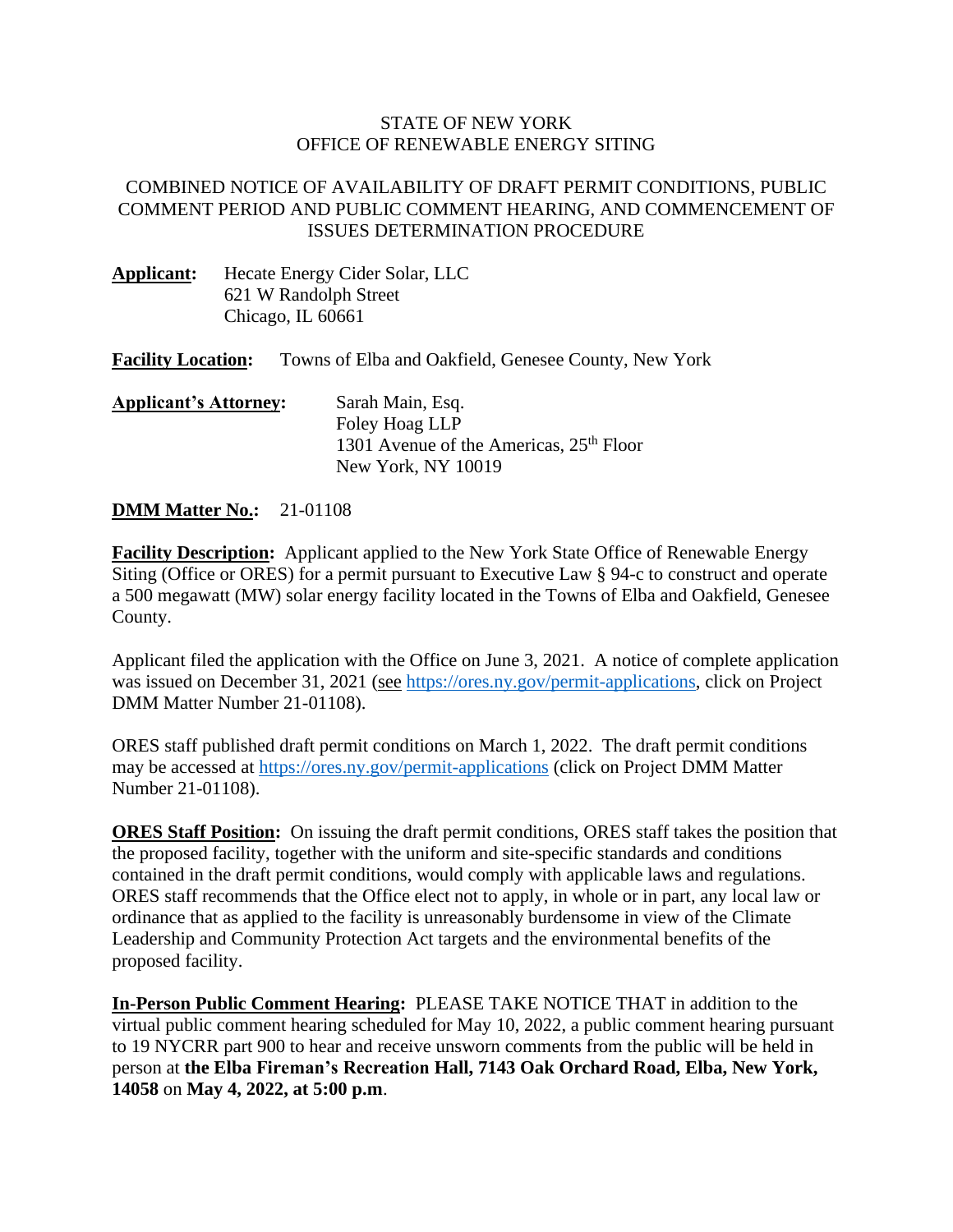All persons, organizations, corporations, or government agencies who may be affected by the facility are invited to attend the hearing and comment on the application and the draft permit conditions. Lengthy comments will not be accepted and instead should be submitted in writing. Equal weight will be given to both oral and written comments. To ensure that all interested persons have an opportunity to speak, the presiding Administrative Law Judge (ALJ) may limit the time available for oral comments to 3 minutes per person. The public comment hearing will be transcribed for inclusion in the administrative record.

It is not necessary to provide comments at both the virtual and in-person hearings. At the virtual hearing, preference will be given to speakers who did not speak at the in-person hearing.

The hearing location is reasonably accessible to persons with a mobility impairment. Interpreter services shall be made available to deaf persons, and English language translator services shall also be made available, at no charge for either service, upon written request to James T. McClymonds, Chief Administrative Law Judge, New York State Office of Renewable Energy Siting, c/o OGS Mailroom, Empire State Plaza, 240 State Street, P-1 South, J Dock, Albany, NY 12242, telephone: (518) 473-4583, email: general@ores.ny.gov. All requests must be received no later than 4:00 pm on April 20, 2022.

In the event that the in-person public comment hearing needs to be canceled, rescheduled, postponed, or conducted virtually, notification of any change will be available at the ORES website at [https://ores.ny.gov.](https://ores.ny.gov/)

**Public Comment Hearing:** A public comment hearing pursuant to 19 NYCRR part 900 to hear and receive unsworn comments from the public will be held on **May 10, 2022, at 5:00 pm. The hearing is being conducted electronically through the Webex Events platform and by telephone.** 

All persons, organizations, corporations, or government agencies who may be affected by the facility are invited to attend the hearing and comment on the application and the draft permit conditions. Instructions on how to attend the hearing electronically or by telephone are provided below. Lengthy comments will not be accepted and instead should be submitted in writing. Equal weight will be given to both oral and written comments. To ensure that all interested persons have an opportunity to speak, the Administrative Law Judges (ALJs) may limit the time available for oral comments to 3 minutes per person.

Because the hearing is being conducted electronically, it is reasonably accessible to persons with a mobility impairment. Interpreter services shall be made available to deaf persons, and English language translator services shall also be made available, at no charge for either service, upon written request to ALJ Daniel P. O'Connell at the address below. All requests must be received no later than **4:00 pm on April 15, 2022**.

**Written Public Comments:** Written comments concerning the application and the draft permit conditions must be filed with ORES by **5:00 p.m. on Thursday, May 12, 2022.** Persons filing written comments are strongly encouraged to post their comments on the Department of Public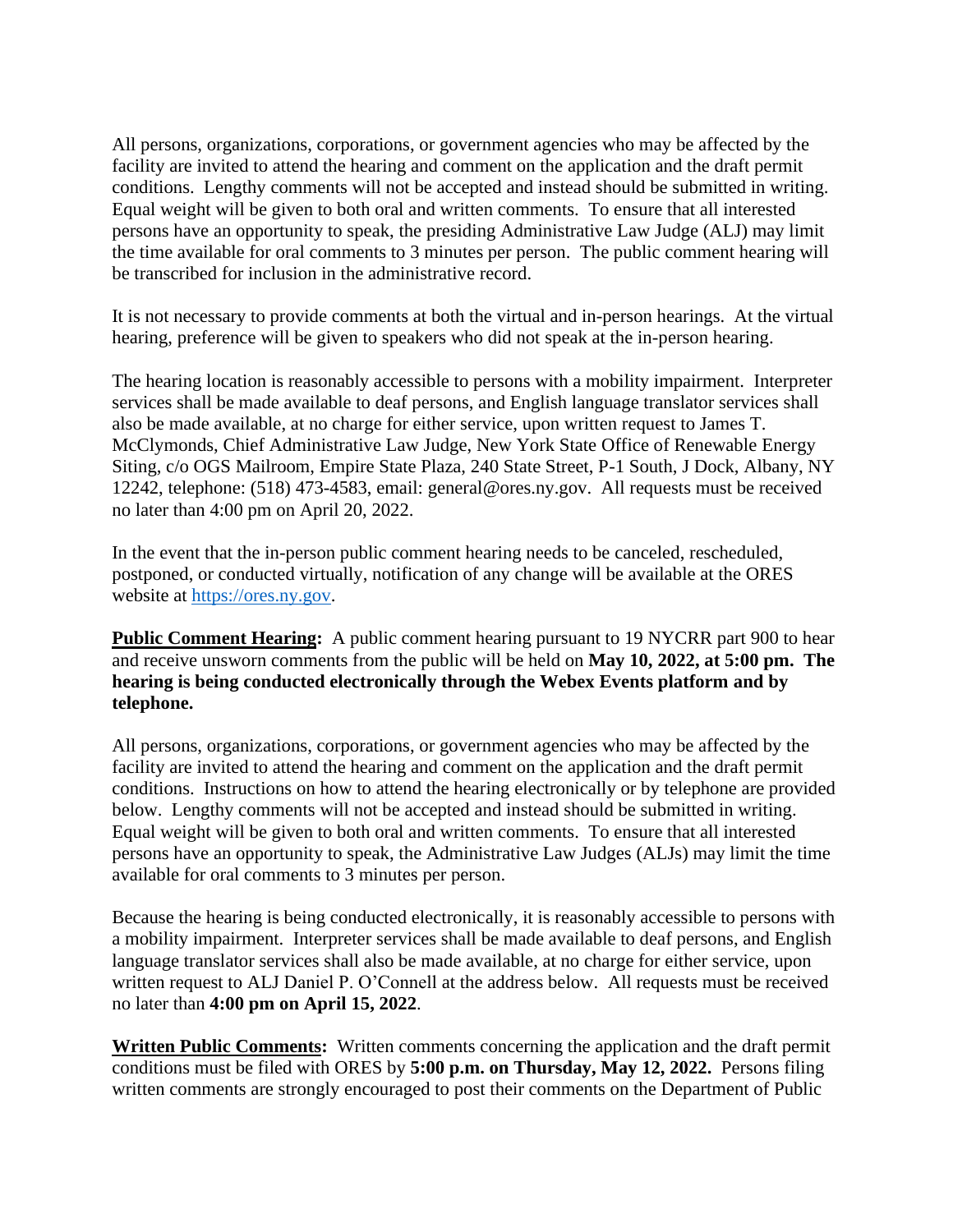Service's (DPS's) Document and Matter Management (DMM) system. To post a comment, go to [https://ores.ny.gov,](https://ores.ny.gov/) click on "Permit Applications," click on Project DMM Matter Number 21- 01108, and click on "Post Comments" in the upper right-hand corner of the screen.

Written comments may also be emailed to ORES at [general@ores.ny.gov](mailto:general@ores.ny.gov) or mailed to the Office of Renewable Energy Siting, Empire State Plaza, 240 State Street, P-1 South, J Dock, Albany, NY 12242. Written comments will be considered equally with oral statements delivered at the public comment hearing, provided they are postmarked by **Thursday, May 12, 2022**, or emailed or posted on DMM by 5:00 p.m. on that date.

**Issues Determination Procedure:** Pursuant to 19 NYCRR 900-8.3(b), a pre-adjudicatory issues determination procedure will be conducted by the assigned ALJs. The procedure will be conducted solely on papers and briefing unless the ALJs, in their sole discretion, determine that oral argument is necessary. The purpose of the issues conference is to determine party status for any person or organization that has properly filed a petition (as indicated below), and to narrow and define those issues, if any, that will require adjudication in this matter. Participation in the issues determination procedure is limited to ORES staff, applicant, and those persons or organizations requesting party status.

**Filing for Party Status and Proposed Issues:** Persons seeking to participate in the issues determination procedure and any subsequent adjudicatory hearing must register on DMM and file a written petition explaining whether their request is for full party status or amicus status. For the required contents of petitions for full party status, see 19 NYCRR 900-8.4(c)(1) and (2). To determine whether an issue is substantive and significant, see 19 NYCRR 900-8.3(c)(2) and (3). For the required contents of a petition seeking amicus status, see 19 NYCRR 900-8.4(c)(1) and (3). Petitioners may also file written briefs making arguments in support of their petitions.

All petitions requesting party status and briefs in support must be E-Filed on DMM no later than **4:00 p.m. on May 10, 2022**. Instructions for registering in DMM and E-Filing documents may be found at:

[https://www3.dps.ny.gov/W/PSCWeb.nsf/All/CC256BE982C58CF785257687006F39CE?Open](https://www3.dps.ny.gov/W/PSCWeb.nsf/All/CC256BE982C58CF785257687006F39CE?OpenDocument) [Document.](https://www3.dps.ny.gov/W/PSCWeb.nsf/All/CC256BE982C58CF785257687006F39CE?OpenDocument)

Address all petitions to Daniel P. O'Connell, Administrative Law Judge, New York State Department of Environmental Conservation, Office of Hearings and Mediation Services, 1<sup>st</sup> Floor, 625 Broadway, Albany, New York, 12233-1550, telephone: (518) 402-9003, email: [daniel.oconnell@dec.ny.gov](mailto:daniel.oconnell@dec.ny.gov) and to Michael C. Clarke, Administrative Law Judge, New York State Department of Public Service, Office of Hearings and Alternative Dispute Resolution, 3 Empire State Plaza, Albany, New York, 12223, telephone: (518) 408-1043, email: [michael.clarke@dps.ny.gov.](mailto:michael.clarke@dps.ny.gov)

At the same time petitions and briefs are E-Filed on DMM, a copy of all papers must be emailed to the ALJs at the email addresses above, and furnished to applicant Cider Solar, LLC's attorney, Sarah Main, Foley Hoag LLP, 1301 Avenue of the Americas,  $25<sup>th</sup>$  Floor, New York, New York 10019, [smain@foleyhoag.com;](mailto:smain@foleyhoag.com) and to ORES at the Office of Renewable Energy Siting, Empire State Plaza, 240 State Street, P-1 South, J Dock, Albany, New York 12242, (518) 473-4590,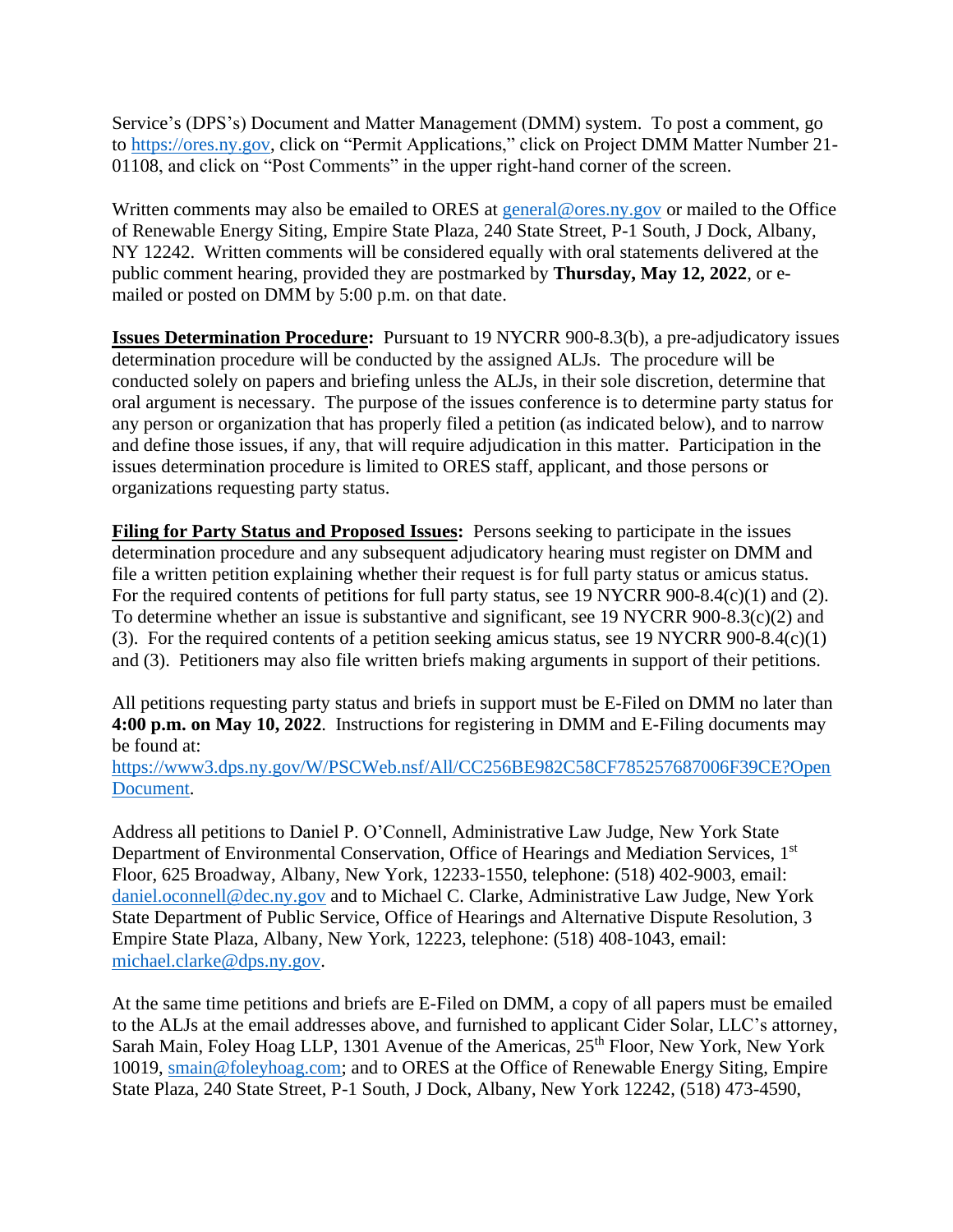[general@ores.ny.gov.](mailto:general@ores.ny.gov) Service of petitions and briefs by email is authorized provided they are received by all of the above parties and the ALJs by the 4:00 P.M. deadline.

Any questions about filing requirements or other hearing procedures may be addressed to ALJ Daniel P. O'Connell by telephone at (518) 402-9003 or ALJ Michael C. Clarke by telephone at (518) 408-1043. ORES's regulations may be found at<https://ores.ny.gov/>regulations.

**Statement of Compliance with Local Laws and Regulations:** Any municipality, political subdivision or an agency thereof that received notice of the filing of the application pursuant to 19 NYCRR 900-1.6(a) must file a statement indicating whether the proposed facility is designed to be sited, constructed and operated in compliance with applicable local laws and regulations, in effect as of December 31, 2021, if any, concerning the environment, or public health and safety. The statement must be filed and served by the same deadline and in the same manner as petitions for party status. Any municipality, political subdivision or an agency thereof that proposes to adjudicate any issues related to a facility's compliance with local laws and regulations must file a petition for party status as provided for in 19 NYCRR 900-8.4(c) and include the statement of compliance with local laws and regulation.

**Applicant Statement of Issues:** No later than **4:00 p.m. on May 10, 2022,** applicant shall file and serve on ORES staff and the ALJs a statement of issues applicant intends to raise with respect to any determination of the Office, and briefing in support. Applicant shall serve the statement of issues and brief on persons filing petitions for party status within five (5) days of such filing. For the required contents of an applicant's statement of issues, see 19 NYCRR 900-  $8.4(b)(1)$ .

**Responsive Briefing and Response to Comments:** No later than **4:00 p.m. on May 25, 2022,**  ORES staff may file and serve a response to any petitions for party status, any statement of issues by applicant, and the statement of compliance with local laws and regulations. By the same deadline, applicant may file and serve a response to any petition for party status or statement of compliance with local laws and regulations. In addition, the applicant shall file and serve on ORES staff a response to public comments received during the public comment period, including any supplemental information.

**Document Availability:** Copies of all application materials and draft permit conditions are available for inspection from the Office's Albany office during normal business hours: Contact the Office of Renewable Energy Siting, W.A. Harriman Campus. Building 9, 4<sup>th</sup> Floor, 1220 Washington Avenue, Albany, New York 12223, Telephone: (518) 473-4590, Email: [general@ores.ny.gov.](mailto:general@ores.ny.gov) Electronic copies are available at [https://ores.ny.gov/permit-applications,](https://ores.ny.gov/permit-applications) click on Project DMM Matter Number 21-01108.

Copies of all application materials are also available at the Haxton Memorial Library, 3 North Pearl Street, Oakfield, New York 14125; Byron Bergen Public Library, 13 South Lake Avenue, Bergen, New York 14416; Town of Elba Town Clerk's Office, 7 Maple Avenue, Elba, NY 14058; and Town of Oakfield Town Clerk's Office, 3219 Drake Street, Oakfield, New York 14125.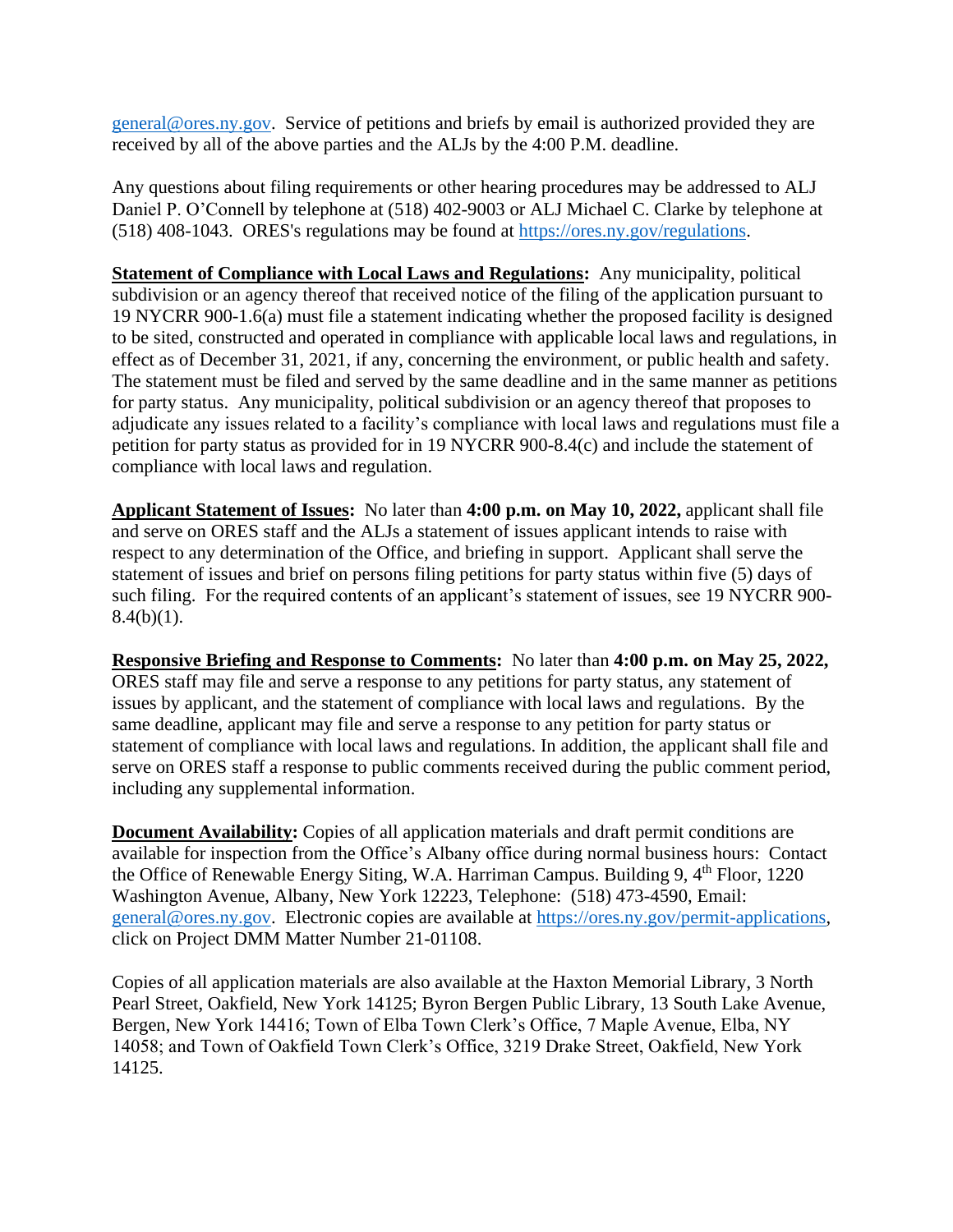**Statutory and Regulatory Provisions:** The application is being processed and this proceeding is being conducted according to Executive Law § 94-c and 19 NYCRR part 900.

## **Instructions for Attending the Public Comment Hearing:**

**To join the hearing through the internet, visit [www.webex.com](http://www.webex.com/) and click "Join a meeting."**

| <b>Event Number:</b> | 2344 807 5929 |
|----------------------|---------------|
| <b>Password:</b>     | $May10-5PM$   |

**To join by phone only:**

| Dial:               | 1-518-549-0500 |
|---------------------|----------------|
| <b>Access Code:</b> | 2344 807 5929  |

Persons wishing to comment on the application or the draft permit conditions will have the opportunity to make a statement at the public comment hearing. **Any person wishing to provide a public statement must register in advance of the hearing no later than 10:00 a.m. May 9, 2022**. Any person may listen to the hearing by phone without pre-registration.

**To register electronically:** Persons who will log in to the hearing electronically must register. To register, visit [https://www.webex.com,](https://www.webex.com/) click on "Join a meeting," input the event number listed above, click "Register," and fill in the requested information. You will be asked whether you wish to make a public statement or not. After registration is complete, you will receive a confirmation by email with information about how to join the hearing.

On the appropriate date and time of the hearing, participants should visit [https://www.webex.com,](https://www.webex.com/) click "Join a meeting" at the top right-hand corner of the screen, and input the appropriate event number for the hearing. Participants will be asked to "select audio system." It is recommended that participants choose to have the system "call me" or "call using computer." The "call me" option will require participants to enter their phone numbers.

**To register by telephone:** Any person who is not able to log in electronically may participate by telephone. Call-in participants who wish to make a public comment must register in advance no later than 10:00 a.m. on **May 9, 2022** by calling (518) 473-4590, or by emailing [general@ores.ny.gov.](mailto:general@ores.ny.gov) Please provide your first and last name, address, email address if any, and telephone number, and reference the Cider Solar public comment hearing.

On the day and time of the hearing, use the phone access phone number, (518) 549-0500, and the appropriate access code listed above to join the hearing.

All participants will be muted upon entry into the hearing. The ALJs will call on each person who has registered to speak. The ALJs will continue the hearing until everyone wishing to speak has been heard or other reasonable arrangements have been made to include their comments in the record. The ALJs may limit the time available for oral comments, as necessary to afford all participants an opportunity to be heard. Lengthy comments should be summarized for oral